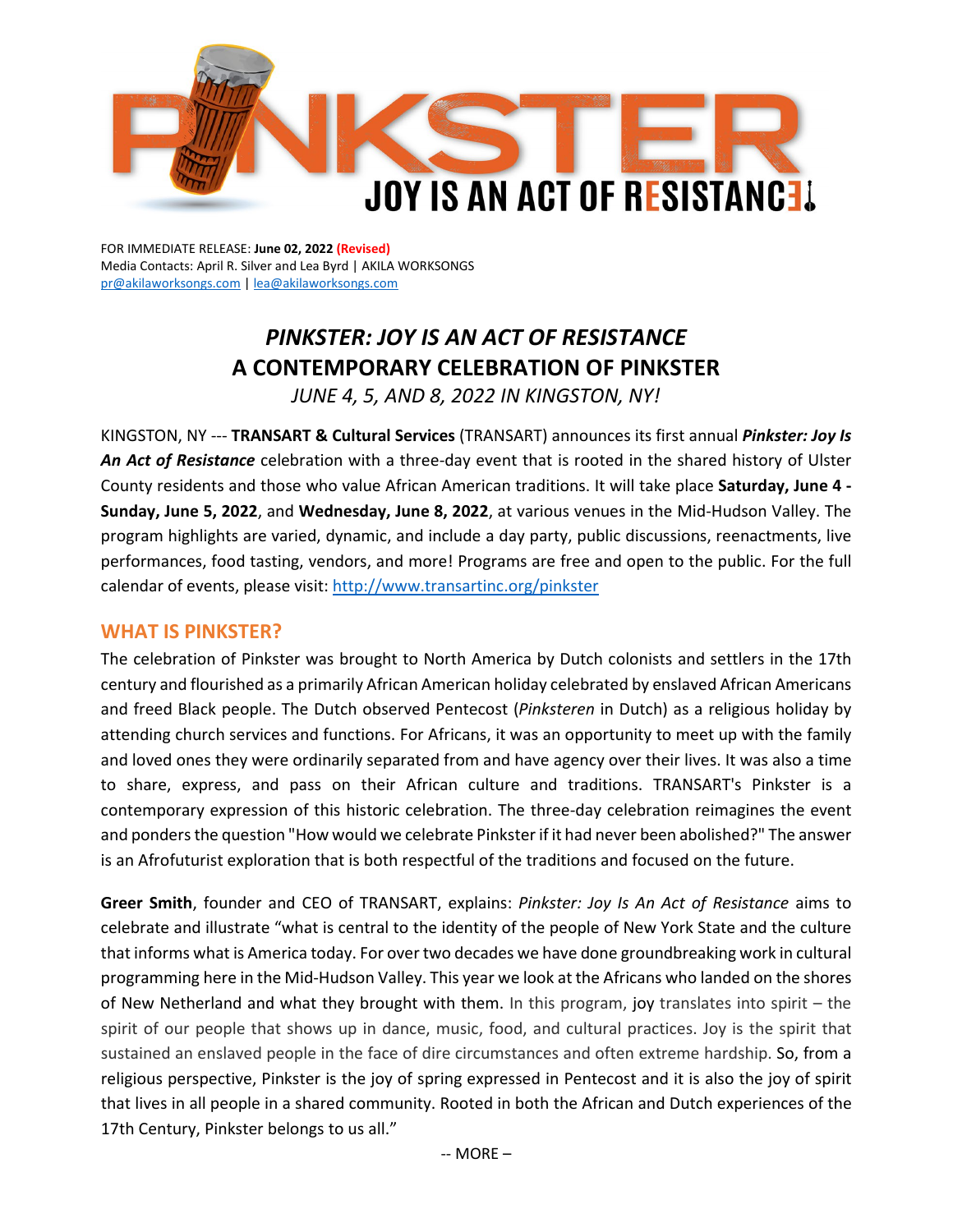

# **ABOUT THE PINKSTER2022 CELEBRATION**

#### **SATURDAY, JUNE 4**

On **Saturday, June 4th**, attendees will experience the roots of the Congo with a performance by **Mfouambila Kongo Dance Company**, a New York City-based dance and drum collective that preserves the traditional rhythms of the Congo fusing it with infectious energy and hypnotic groove. The event will take place at the Sojourner Truth Statue/Walkway Over the Hudson Park Visitor's Center, Highland, NY.

Additionally, the program features *Raw Truth, A Short Play* 

*About Sojourner Truth*, as well as *Seeking Truth*, a virtual museum that tells the life story of Sojourner Truth. Attendees can participate online from anywhere or in-person at the Kingston Library.

#### **SUNDAY, JUNE 5**

The celebration continues at the Old Dutch Church and will explore Pinkster through spirit, music, and discussion with a **Pinkster Talk & Performance: Joy Is An Act of Resistance**! The event features **Chief Baba Neil Clarke,** a master percussionist, scholar and key member of the **Pinkster Players**; **Lavada Nahon**, Interpreter of African American history, New York State Office of Parks Recreation and Historic Preservation; **Alex LaSalle**, a spiritual leader and founder of **Alma Moyo** (a NYC-based bomba musical ensemble); and **Dr. Cesi Davidson**, an author, playwright and scholar. The program will be moderated by artist, curator, and lecturer **C. Daniel Dawson**, an adjunct professor of African American and African Diaspora Studies Department Columbia University.

The **Pinkster Walk**, led by the Pinkster Players, Chief Baba Neil Clarke, and **Pastor Rob** will celebrate the religious roots and joyous spirit of Pinkster. The community will "dance the plank" from the Old Dutch Church to St. James Church (where Sojourner Truth worshipped), and then to the Pinkster celebration at Academy Green. The celebration at Academy Green will include music by **DJ Stormin Norman**; tastings of Afro-Dutch inspired foodways with **Tonya Hopkins: The Food Griot**; performances by the Pinkster Players featuring Chief Baba Neil Clarke, Keith Johnston, and Marcha Tracey; Congolese dance by **FUSHA Dance Troupe**; a presentation of *Raw Truth: A Short Play About Sojourner Truth*; and a percussion and dance performance by **Alma Moyo**.

As an additional unique feature, families will be able to share their stories at the **Family History Booth**, as well as shop from a variety of cultural inspired vendors throughout the day.

#### **WEDNESDAY, JUNE 8**

The Pinkster celebration continues at the Rosendale Theater with award-winning filmmaker **Haile Gerima** for a discussion and a screening of his celebrated classic work, **Sankofa**! The film follows Mona (Oyafunmike Ogunlano), a Black American fashion model on a photoshoot in Cape Coast, Ghana. Through Mr. Gerima's imaginative storytelling, Mona undergoes a journey back in time to a plantation in North America. There, she confronts her African ancestral identity and experience.